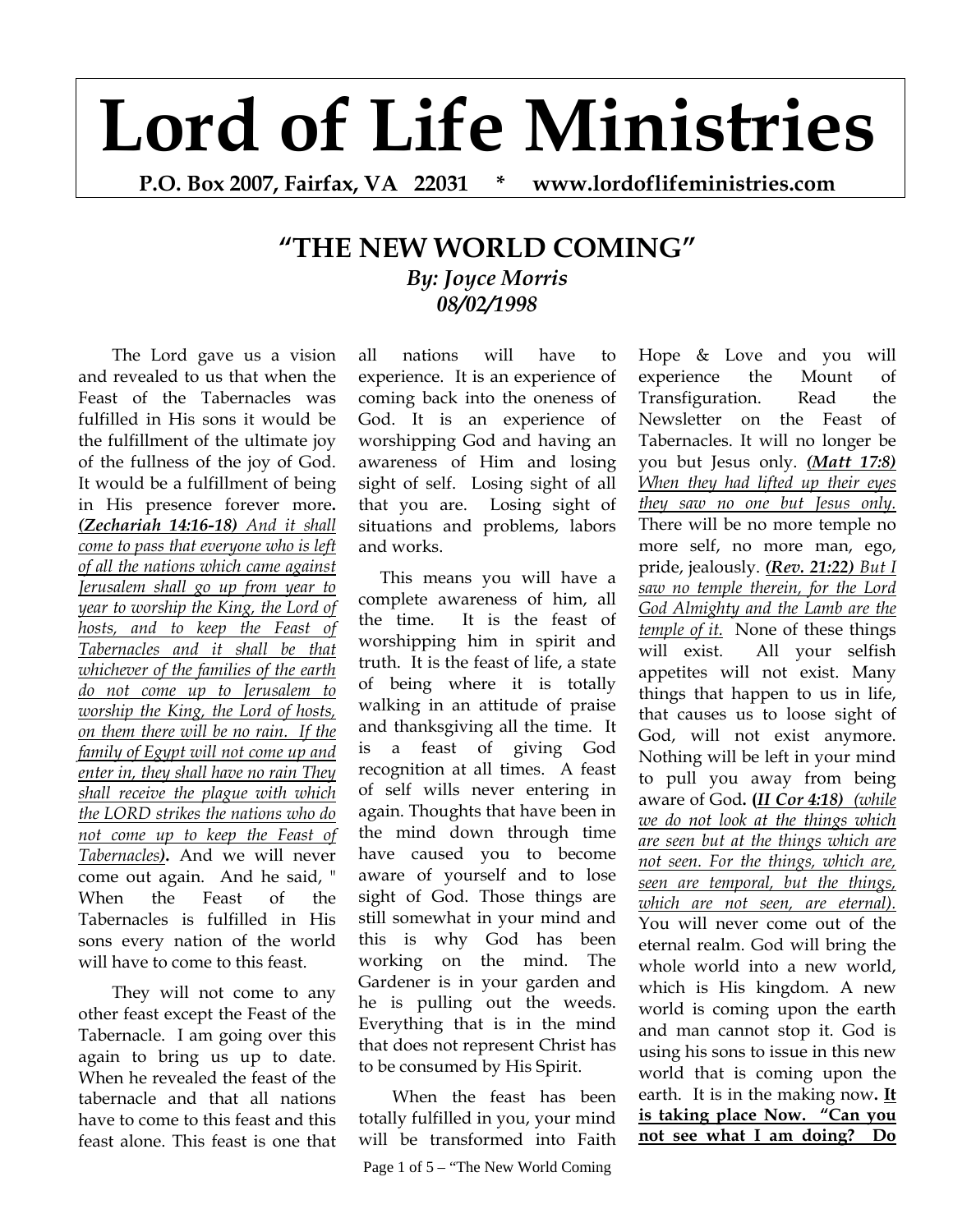## **you not know what I am doing? I am bringing my kingdom in the earth. I am shaking everything that is not like me".**

 That is why everything in you is being shaken. The heavens and the earth are being shaken so that I can bring in this new world that is coming upon the earth. It is coming. It is in the making. It is already in the process. *(Hebrews 12:26-27,28-29) whose voice then shook the earth; but now He has promised. Saying "Yet once more I shake not only the earth but also heaven." Now this "Yet once more, indicates the removal of those things that are being shaken, as of things that are made, that the things which cannot be shaken may remain. Therefore, since we are receiving a kingdom, which cannot be shaken, let us have grace, by which we may serve God acceptably with reverence and godly fear. For our God is a consuming fire).*Kings, rulers, and Governments are shaking. It is all shaking because God is shaking it. It shall be and no man shall stop it. It is in my plan. My Garden of Eden will fill the whole earth. I will transform my son's minds first. They shall issue in my kingdom. God is bringing you into a place where you will totally lose sight of yourself. Self will never enter in your mind again. **I say I am bringing you into a place where self will never enter into your mind again. Where you will be totally one with Me, all the time. There will be no more you, just Me. Out of that oneness I will fill the earth. I will fill the earth with my glory. You shall see it fulfilled for I am bringing it to pass. Will you let me have my way? Let go of your plans. Let go of your will. Now is the time for the day is at hand. Why hold** 

**on to that which brings death? Why will you not let go and let me have my way? For I will have My way. I will move in your being. I will overtake you. I will take you over completely. Know assuredly I shall do so. Know assuredly I shall do so!**  Oh such joy you will have oh such joy! Nothing else will be left but joy and peace and life. Nothing but the Lord your God**.** 

 We had a vision on Thursday and saw a dove flying in the heaven with a branch. I said "God what are you trying to say"? I kept hearing - **A new world is coming**. I heard it over and over. It wouldn't go away. I kept hearing it. A new world is coming. And then the Lord began to speak to us about Noah. He said even as in the day of Noah so shall the coming of the son of man be. *Matt: 24:37) (But as the days of Noah was, so also will the coming of the Son of Man be).*

 The Lord began to speak to us that he looked upon man that he created. Man had nothing but imaginations and illusions in his mind. Man had gone into the daughters of Men, (gone into the soul and had created nothing but self) had nothing but their own desires and their own wills. So God was grieved that he had even created man. **(***Genesis 6***)** 

He decided to bring an end to all flesh. This is the day that God is moving. This is the day that Zion has come upon the mountains to judge Esau. To bring an end to all flesh**. (***Obadiah 1:21) Then saviors shall come to Mount Zion: To judge the mountains of Esau. And the kingdom shall be the LORD's).* In the time of Noah, God was

raising up a righteous man. He is doing the same thing in this day. He is raising up a righteous people, who are walking in that oneness with Him. That is what God is doing with you. He is raising you up. That is why God said to build the ark. The ark is you. The dimensions are the body, soul and spirit. NOAH only had one window that he could look out of. That window was set so that he could only look up at the heavens. He couldn't look out at the earth**.** *(Luke 21:26) "men's hearts failing them from fear and the expectation of those things which are coming on the earth. For the powers of the heavens will be shaken".* The Lord began to show us that he has been bringing the waters upon your earth.

 These waters are waters of understanding. This ark is THE LORD. You are in the ark. Noah was the eighth man and you are the eighth man that he is raising up in the earth. Don't you know it? You are the eighth man that is issuing in the judgments in the earth. Don't you know it? Noah brought in the flood and you are bringing in the judgments. Don't you know it? That's what is happening**.** *(II Peter 4:5) For if God did not spare the angels who sinned, but cast them down to hell and delivered them into chains of darkness, to be reserved for judgment. And did not spare the ancient world but saved Noah, one of the eight people, a preacher of righteousness, bringing in the flood on the world of the ungodly).* The judgments coming in the earth by the eighth man. The righteous ones that are walking with God. Judgment is coming upon the flesh man. The man that won't worship God. It is coming. I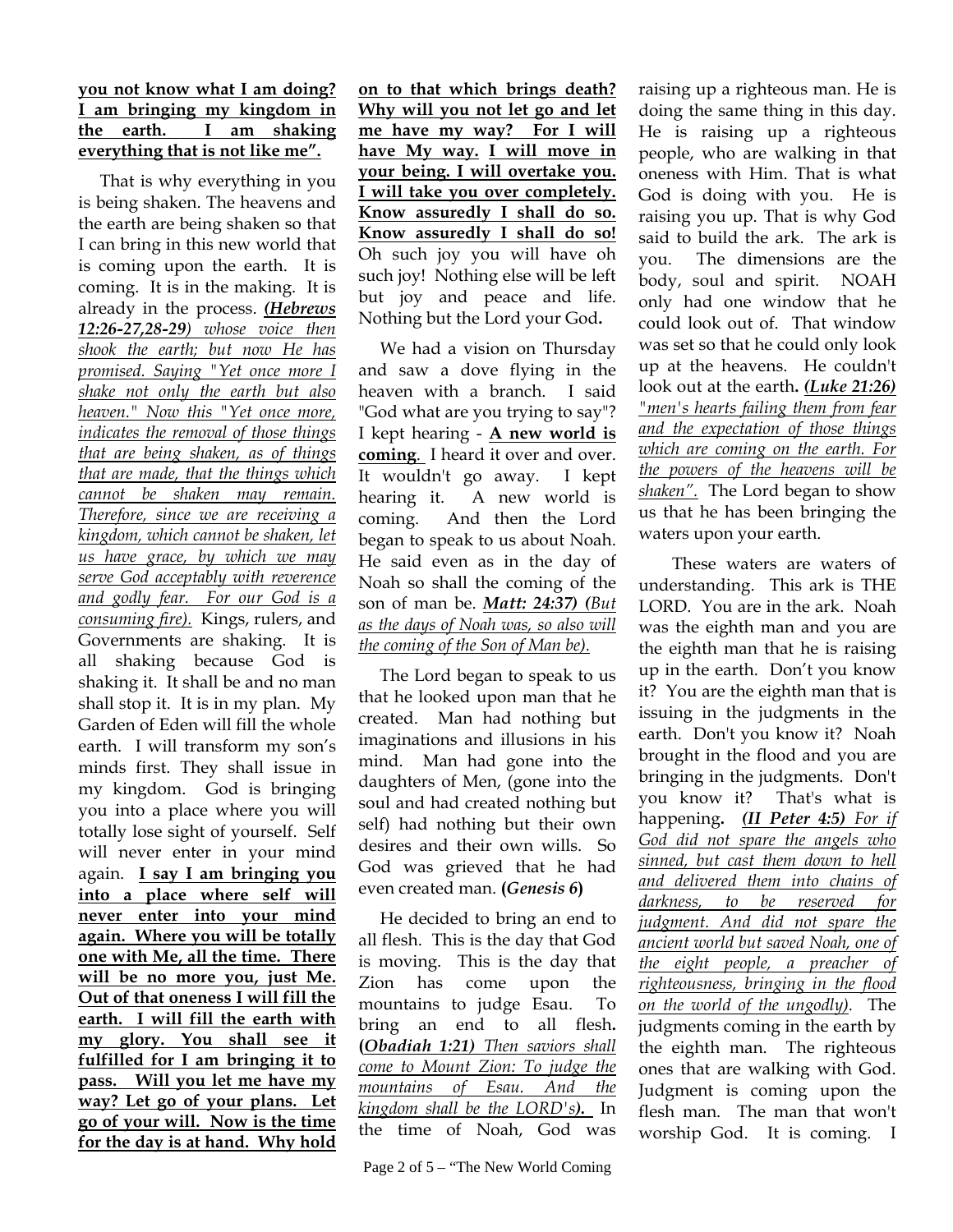began to see the waters- (which is the word and the truth). God revealing his plan to you week after week. Do you not know it? It has been the waters of understanding that have been RAISING up the ark. Every time you get understanding this ark starts ascending. What has God been doing? He has been BRINGING this ark TO a place on top of the mountain. That is where God has been *bringing* you. Don't you know it? Don't you understand? This mountain of the Lord is a place of rest. That is what I have been doing. I have been raising you up in the mountain of the Lord. Raising you up in my mind. You have been coming up in my mind. Don't you know it? That is where you've been coming. You've been coming up in my mind. Your mind is being transformed by the waters and been coming up in the ark. These waters have been rising up within you. Every time the waters come, just like Ezekiel saw-these waters overtake you. *(Ezekiel 47:5 again he measured one thousand, and it was a river that I could not cross; for the water was too deep. water in which one must swim, a river that could not be crossed).* Don't you know it? These waters are overtaking you. You have no control of yourself anymore. You cannot even do what you want to do because the waters are taking you over. Don't you know it? You can only flow where my spirit sends you, because the waters are taking you over COMPLETELY. The waters are flowing out of you to redeem many and to bring many into My Kingdom. I'm bringing the beasts back into the ark. Don't you know it? I'm bringing all the

animals into the ark. Don't you know it? I am bringing all kinds. They are coming from the four corners of the earth. They are coming in me. Don't you know it? That is what I am doing. I am bringing you to the mountain of the Lord. It was only when Noah came upon Mt. Ararat that he sent forth two birds. The first bird that he sent forth was the raven and it never returned. The raven represents the self-will. The raven is the darkness. No more darkness in your mind. No more self will, No more of your desires. All gone. Noah had to wait. There was another bird, which was the dove. A sign of peace. A sign of rest. In Noah there was nothing but rest and peace. A new world had been established in his mind. You see my sons a new world has to be established in you which is my kingdom for that raven is a sign that you have fully come to the end of your world. The dove is a sign of the new world that has come in you which is my kingdom and then the new world will cover the whole earth. What were my first words to Noah? Multiply, replenish, multiply.

 That is what I saw and heard and I know that is what will be because that is what the Lord is doing in you and me. And that is what will take place for all mankind to see. "For surely I shall fulfill it, the Lord thy God shall fulfill it for it is Him alone." "But do you not, know that Noah never fulfilled for only **Jesus**  Christ fulfilled it in my first son Jesus Christ. It was totally fulfilled completely in him. It took Him thirty years to come to maturity. He was totally one with Me. So He can say "it is

Page 3 of 5 – "The New World Coming

finished." For all that He did on the cross, "for all of My plan together that it will be fulfilled for all creation for My glory".

 These are the words of Jesus when the oneness was fulfilled in him. **(***John 5:19) So Jesus answered them saying, " I assure you most solemnly I tell you, the Son is able to do nothing from himself".* He came to that place where the self-will never existed after he was tried in the wilderness. *(John 5:30)" I am able to do nothing from Myself (independently), of My own accordbut only as I am taught by God and as I get His orders. Even as I hear, I judge. I decide as I am bidden to decide. As the voice comes to Me. so I give a decision and My judgment is right, just, and righteous, because I do not seek or consult My own purpose, but only the will and pleasure of the Father Who sent Me)".* 

I have to say this to you for a moment. You will know when you never come out of the spirit again. The only thing that brings you out of the spirit is a thought. The thought draws attention to yourself. It draws attention to problems. It draws attention to your situation. It draws attention to something going on in a person. It causes you to lose sight of Him. When the feast of the tabernacle is fulfilled in you, you will never lose sight of Him again. You will have full awareness of His word at all times. There will be no more you, so therefore it will be a total full awareness of Him. There will be no awareness of yourself. **Something still pulls** us away from Him, where we are not aware of Him. IT may be things in your body. I don't know what it is but I do see that when the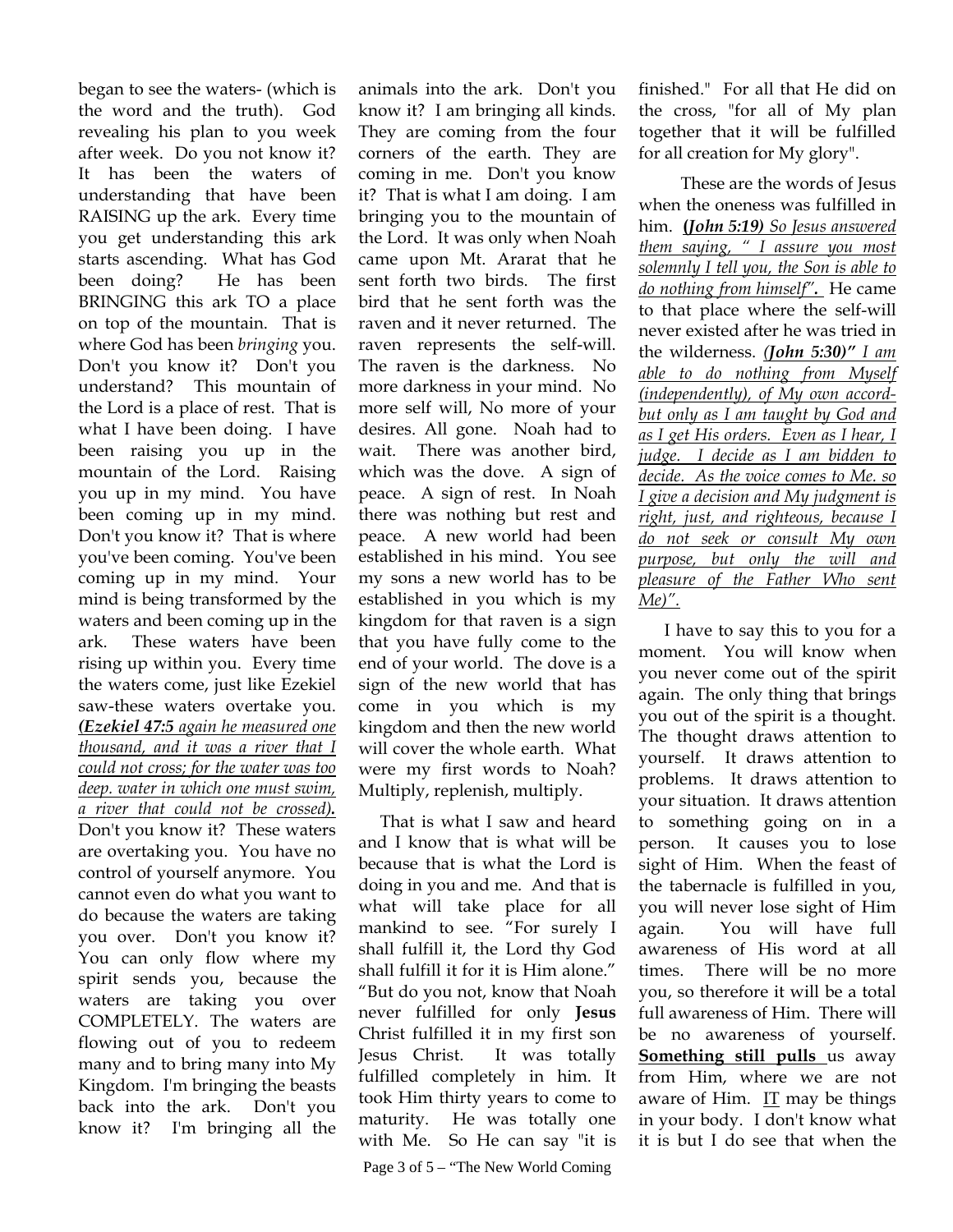mind is completely transformed even the body cannot pull you away from having an awareness of Him because the body will take on another form. There will be no death in your body because you will have another form. The body will be redeemed and transformed. *(Romans 8:23) Not only that, but we also who have "the first fruits of the Spirit, even we ourselves groan within ourselves, eagerly waiting for the adoption, the redemption of our body).* 

Therefore when the feast of the tabernacles is formed in you it will only be the mind of Christ at all times. There will not be any thought in the mind to ever pull you away from losing sight of Him. Why do people have storms in their life? It is Essential to have storms. Every one of you MUST have them. Every one of you has to cross the Sea of Galilee. Jesus is on the other side waiting for you. In order for you to cross over the Sea of Galilee: you have to come to the end of your world. God set the world in your mind but he said, "I will bring you to the end of your world," which is to bring you to the end of your human thoughts. To bring you totally to the end of your carnal mind. When God is finished your mind will not be like the sea, but will be clear as crystal. *(James 1:8) he is a double minded man unstable in all his ways).* No human thoughts but a crystal clear mind. There is a sea of glass like crystal before the throne of God, and round about the throne were four living creatures **(***Rev. 4:6-7)* this is a people that has allowed the Lord to change them into his image (his nature*)*. The carnal mind has been transformed into the mind

of Christ. A people that have come into full maturity and the Nature of God is operating through them. They have walked the course of this world, and the Lord brought them to the end of their world in their Mind. I no longer saw the temple, for the Lord God Almighty and the Lamb are the temple of it. **(***Rev.21: 22***.)**

 There are still some things in your mind that are attached to this world and are still in your soul. This is why the Lord is dealing with these things and consuming them by his fire. The Lord will remove from the earth those who will not allow Him to govern their lives. *(II Peter 2: 4- 10 but chiefly them that walk after the flesh in the lust of uncleanness and despise government. They are presumptuous, self willed, they are not afraid to speak evil of dignities. The scripture goes on down that God knows exactly how to deliver his people who are Godly and he has a place for them in his Kingdom. The secret place of the Most High God.) (Psalm 91:1***)** Look at the scriptures and read them very carefully. He shows you those who will be judged and removed. *( Psalms 37: 1-37*)

 We saw in the Spirit that Gods son had come into total submission. Everything in them that is not like God is consumed and totally bowed down and they are completely submitted to the Father, just like Christ. They are totally one with Him and never walk out of the oneness again. So shall it be. He shall fulfill it in those who will let Him fulfill it in them. He said

 "I do nothing of myself, of my own accord but I am able to do only what I see the Father doing, for whatever the Father does is what the Son does in the same way." The Father dearly loves the Son and discloses and shows him everything that He himself does. So that is what God is doing with those who are walking with Him. He is revealing everything to them. Allowing them to know how He is doing it and His ways. *(John 5: 20 for the Father loves the Son, and shows Him all things that He Himself does; and He will show Him greater works than these, that you may marvel*). He will let him see greater things than these. That really jumped out at me. So shall His true ones see those things that are greater than these that you may marvel and be full of wonder and astonishment. Many will be astonished by what God will reveal. They will marvel at the things of the Father. **(***John 5:30) I can of Myself do nothing As I hear, I judge; and My judgement is righteous, because I do not seek My own will but the will of the Father who sent me.)* This really stood out to me. "I can of Myself do nothing, independently." Anytime your mind pulls you away to do things on your own, you have just lost sight of your oneness and your true identity with Christ. You have totally lost sight of Him and you became aware of self again. I do nothing of Myself of my own accord but as I am taught by God and as I get His orders. You do not get there right away saints. That is why He is working on you diligently. Some of you are entering in these last hours. He is doing a quick work on you. He has turned you up one side and down the other. There is a part of you that does not like it.